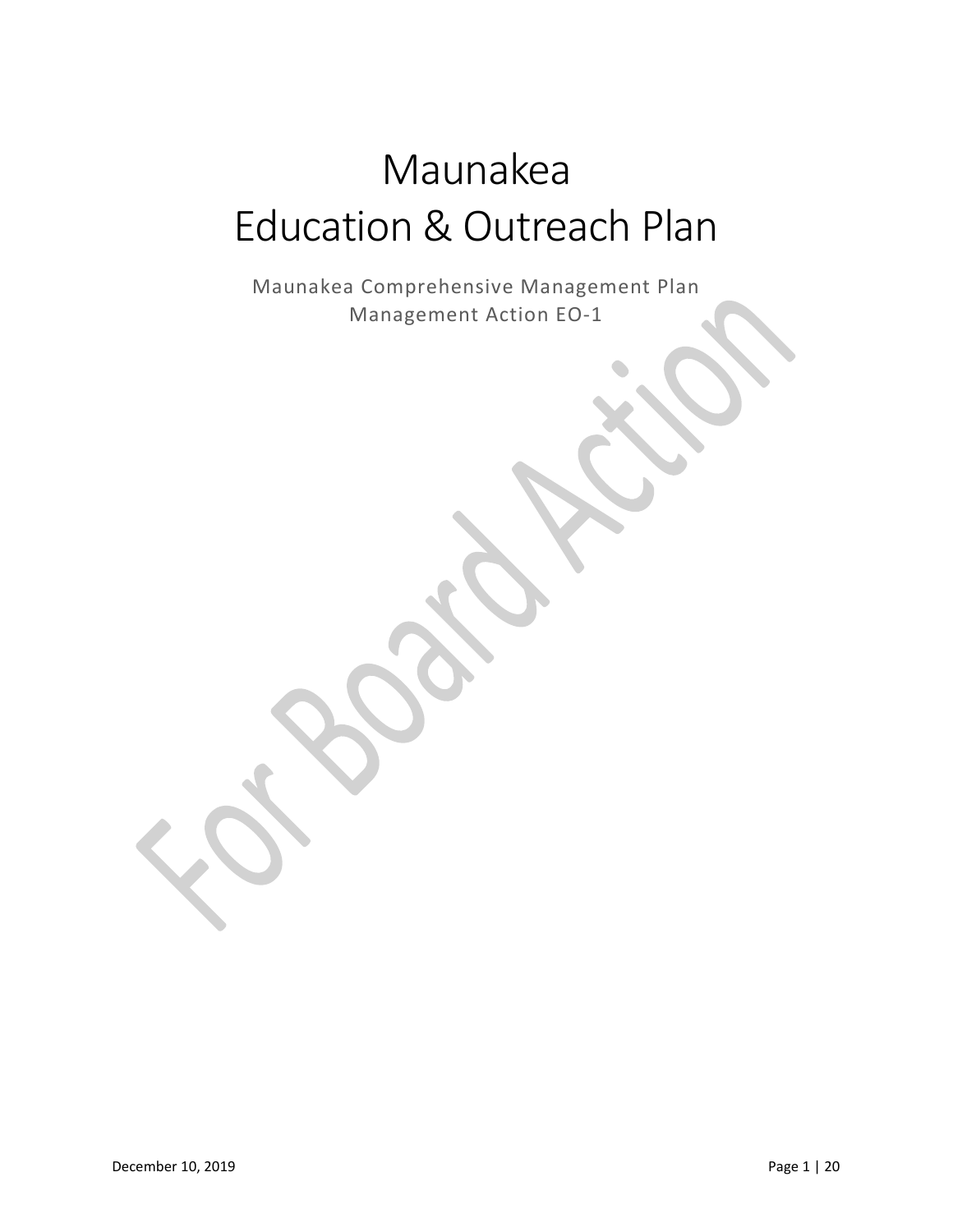This plan represents the collaborative efforts of representatives of ʻImiloa Astronomy Center, Maunakea Observatories, Visitor Information Station and the Office of Maunakea Management.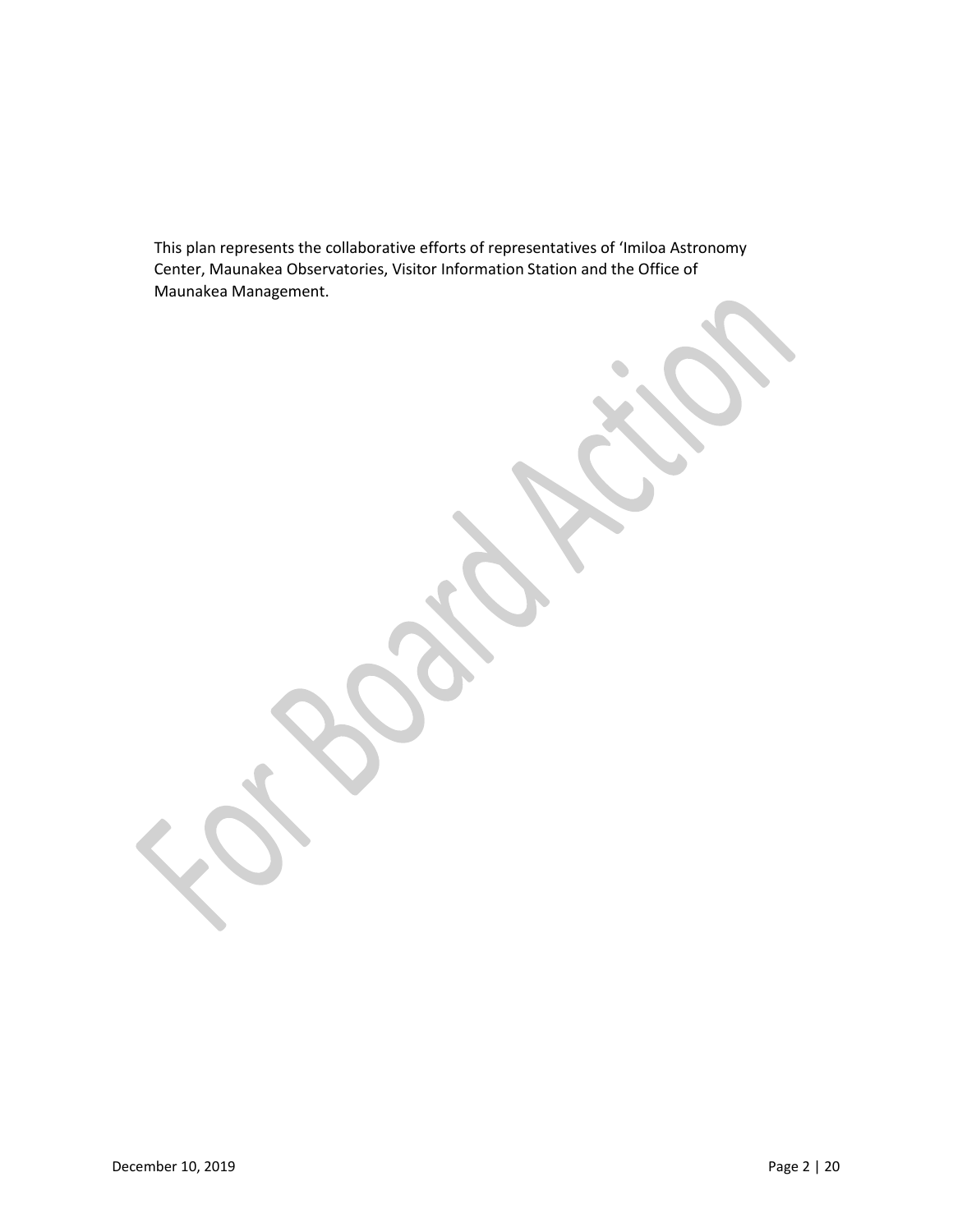# **TABLE OF CONTENTS**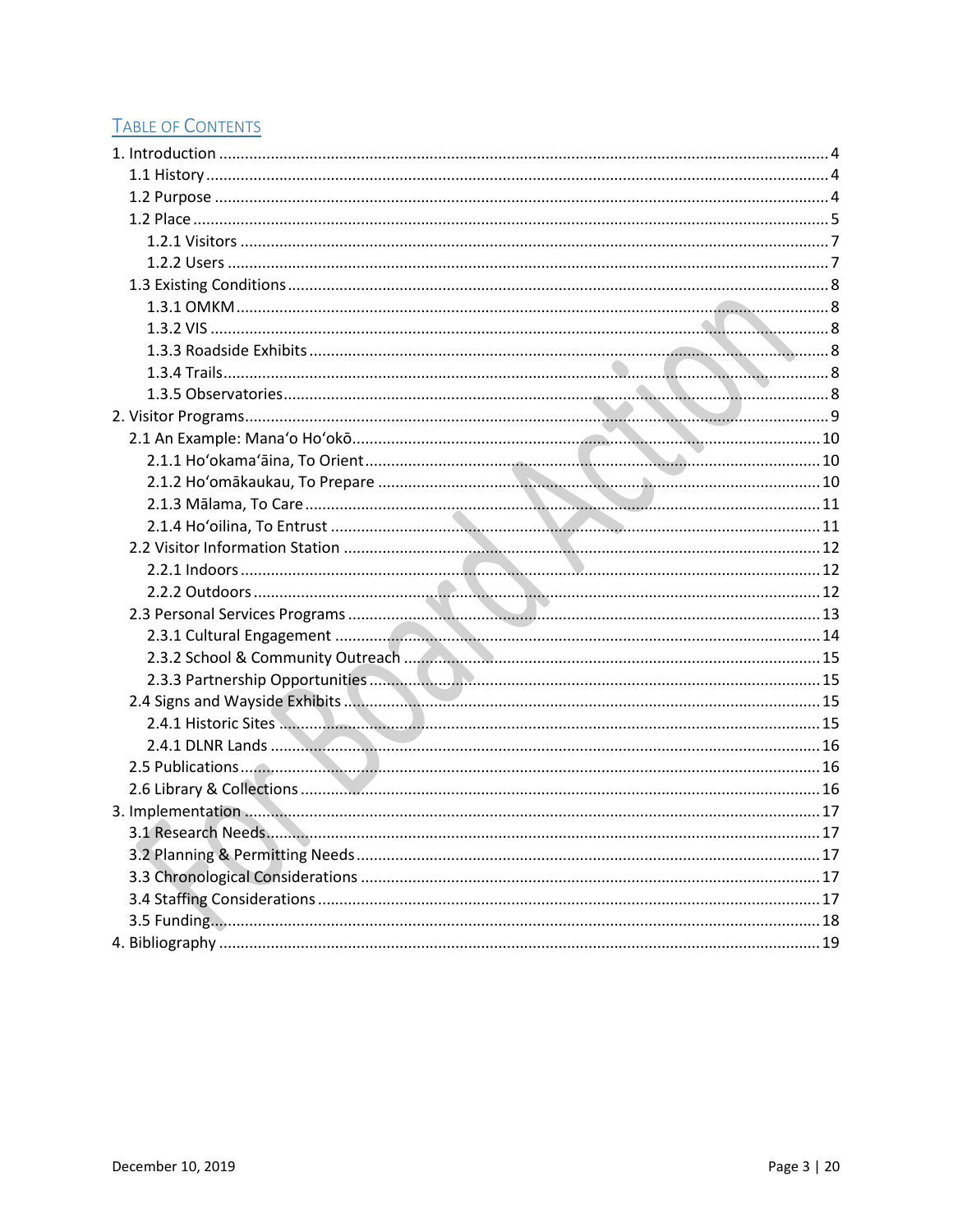# <span id="page-3-0"></span>1. INTRODUCTION

## <span id="page-3-1"></span>1.1 HISTORY

In August 2000, the Office of Maunakea Management (OMKM) was established to responsibly steward the land use and activities on UH managed lands on Maunakea. *Its mission is to achieve harmony, balance and trust in the sustainable management and stewardship of the Maunakea Science Reserve through community resources of Maunakea while providing a worldclass center dedicated to education, research and astronomy.* 

The 2009 Maunakea Comprehensive Management Plan (CMP) provides a management framework for the University of Hawai'i (UH) to fulfill this mission. According to section 7.1.3 Education and Outreach (EO) of the CMP, Management Action EO-1 identifies that a plan should be developed in order to "address visitor and user education; Mauna Kea as an educational and scientific resource; outreach activities; and implementation". Management Action EO-3 discusses the development of education materials, EO-5 discusses the development of interpretive features, EO-6 discusses outreach and partnerships with schools, EO-7 discusses community input, and EO-8 discusses provision of opportunities for community members to participate in stewardship. This plan also addresses planning for and implementation of these five management actions. Other education and outreach management actions (orientationrelated and sign plans) are more explicitly addressed in dedicated plans as prescribed by the 2009 CMP.

# <span id="page-3-2"></span>1.2 PURPOSE

The Purpose of the Maunakea Education & Outreach Plan is to identify and guide development of programs which generate visitor and user awareness about Maunakea's cultural, natural, and scientific resources, health and safety awareness on visiting high altitudes, and inform the public about the Office of Maunakea stewardship efforts. .

More specifically, this plan is written to:

- Contribute to the protection and conservation of State of Hawai'i owned lands on Maunakea, including cultural, natural, and scientific resources.
- Significantly increase the knowledge of University-supported interpretive opportunities– on-site, within the community, and through partners – regarding the heritage, resources, and stewardship of Maunakea.
- Increase public support and strengthen the constituency for University management of State lands on Maunakea in general, and more specifically the management of a Science Reserve.
- Guide the development and implementation of education and outreach programs by the Office of Maunakea Management.

The plan recommends actions that should occur approximately during the next 10 years, or two revision cycles of the Maunakea CMP. The plan identifies the collective vision, core values, and visitor experience goals that represent an array of interpretive services, media, programs, and outreach activities to communicate the University's mission in accepting stewardship of lands on Maunakea. Adaptations to this plan may occur if amendments to the CMP are made or if there are updates to services, programming, staffing, funding, technology, infrastructure, changes in resources conditions, or significant new scientific discoveries. Further efforts will be required to implement the goals and recommendations in this plan.

It is intended that readers of this plan be better prepared and able to educate and generate awareness of the significance of Maunakea from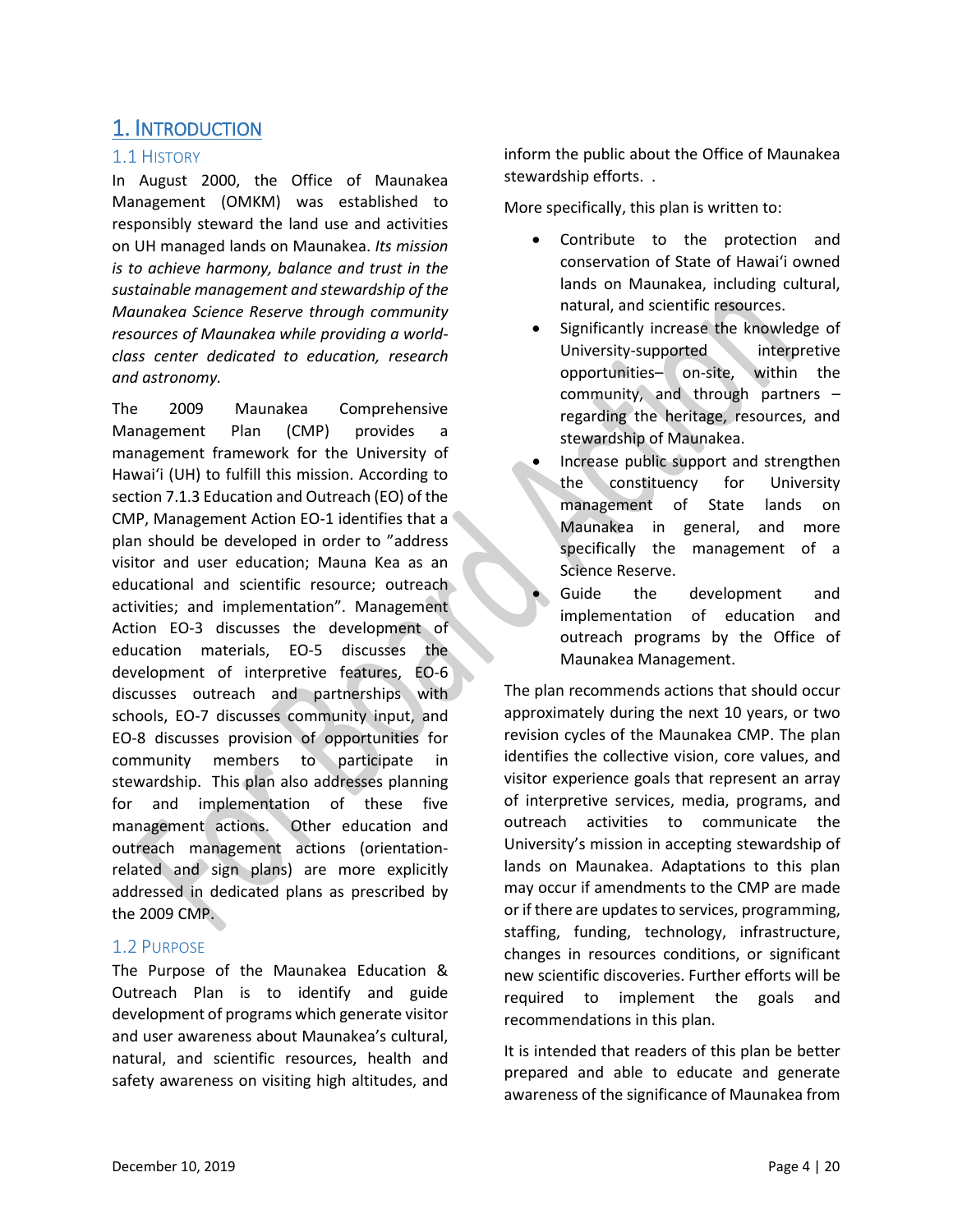a cultural, natural resources and scientific perspective, and how to visit Maunakea safely and responsibly .

# <span id="page-4-0"></span>1.2 PLACE

"*Maunakea kuahiwi kū haʻo I ka mālie*" (Maunakea is the astonishing mountain that stands in the calm) expresses the sentiment that Maunakea is a source of awe and inspiration. Kepā Maly, a respected researcher and cultural historian, relates "the mountain is a respected elder, a spiritual connection to one's gods." To many, Maunakea is more than a mountain; it is a landscape that provides a connection genealogically, physically, and spiritually to ancestral realms.

Maunakea is also a place from which we honor Hawaiʻi's legacy of exploration and innovation. Maunakea is an exceptional location to connect with and learn about our origins, from the unique geologic features forged by fire and ice to native flora and fauna. With this connection to our origins, Maunakea is also ideally situated to help inform our future. Through innovative, progressive, and highly collaborative international partnerships, there now exists some of the world's most advanced observatories for optical, infrared, and sub millimeter astronomy at Maunakea's 4,200 meter high summit , as well as being the center of research that aids the stewardship efforts of this place. These include research studies of genetics, restoration ecology, climate change, geology, and biodiversity.

This plan applies specifically to the University's managed lands on Maunakea, most of which are above 3,500 meters in elevation. The stewardship of University -managed lands on Maunakea is guided by the 2000 "Mauna Kea Science Reserve Master Plan (Master Plan) and Board of Land and Natural Resources approved Comprehensive Management Plan .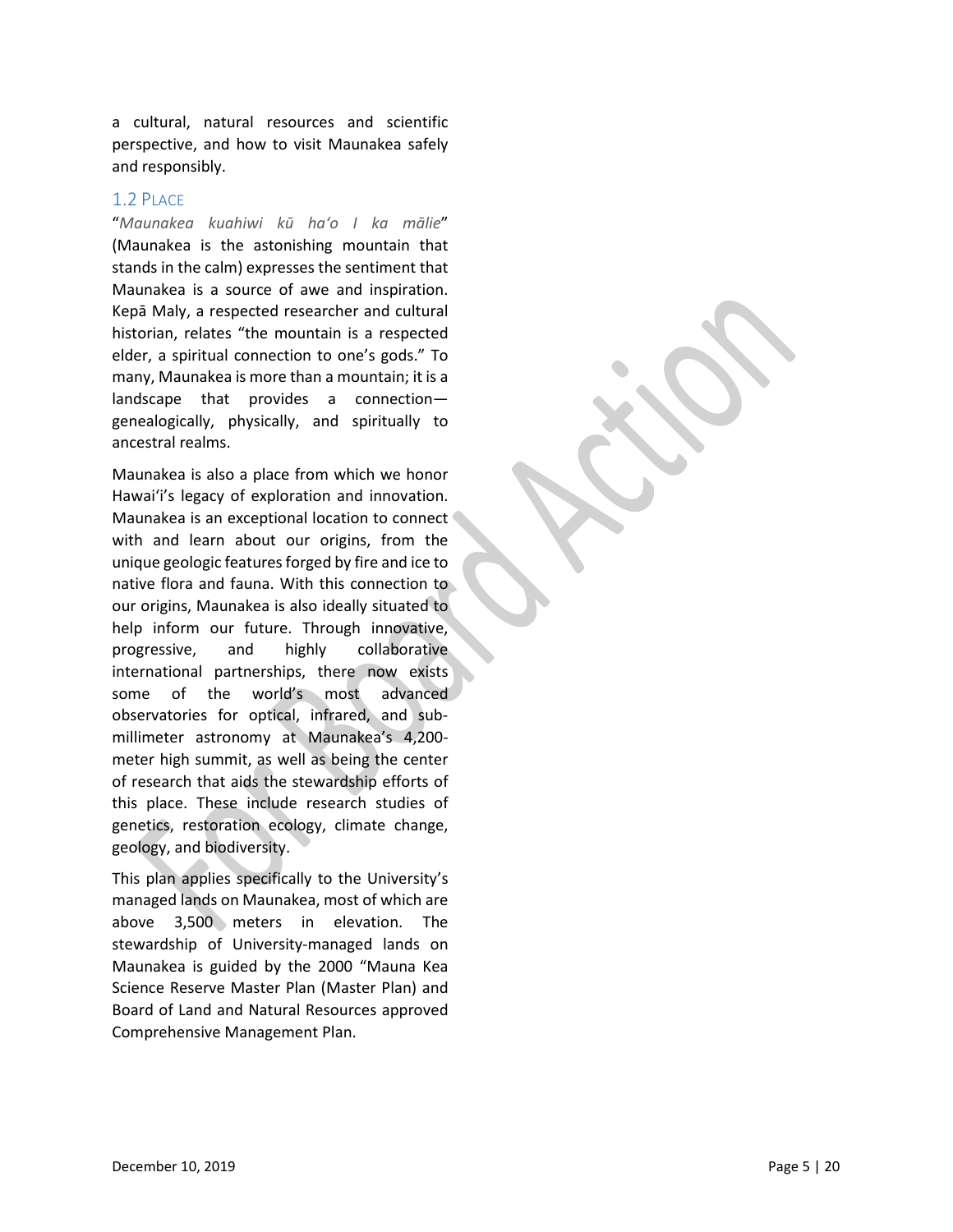**UH Management Areas** Mauna Kea Science Reserve 11,288 acres Astronomy<br>Precinct ž 525 acr  $\circ$ **NAR** MAUNA 税主 OREST RESERVE 陣 **Summit** Mauna Kea Ice Age Natural Area Reserve (NAR) **Acce** 400-Yard<br>Management Corridor 723 acres pads **Unpaved Roads** Hale Pohaku<br>Visitor Information Station (VIS) Astronomy Precinct UH Management Areas 9 acre Natural Area Reserve (NAR)

**University-managed lands on Maunakea.**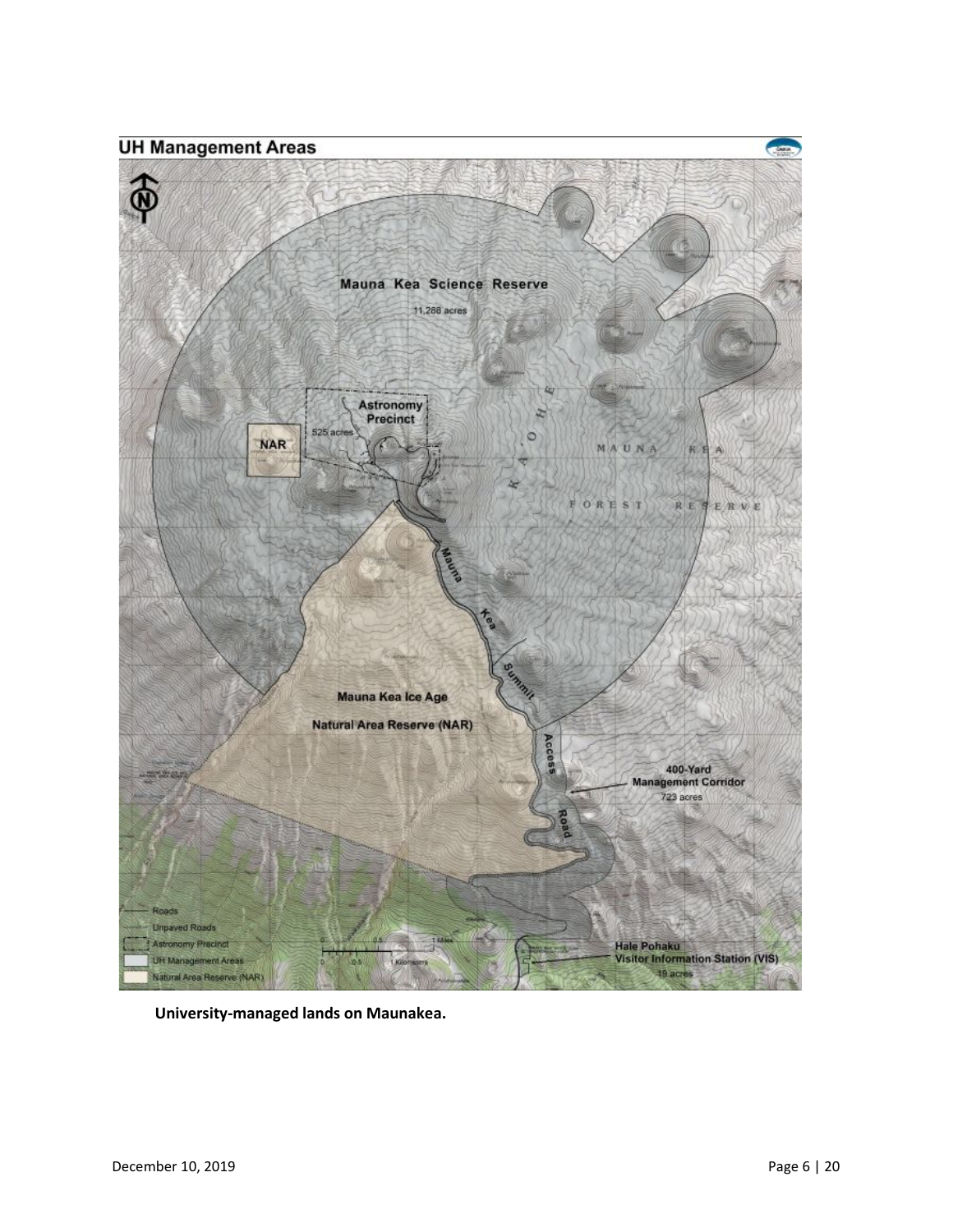#### 1.2.1 VISITORS

<span id="page-6-0"></span>Visitors are defined as individuals not working under the auspices of a land-use permit on Maunakea. The primary visitor focus for this plan are in-state residents.

#### *1.2.1.1 In-Person*

Tourism and private recreational activities have increased at Maunakea over the past several decades due to improved access. In 2015 approximately 224,000 people visited Halepōhaku. Approximately 28% of these visitors were part of a commercial tour. Currently the maximum number of people allowed by permit per commercial tour, cannot exceed 15, including the driver.

Summer is the busiest time of year. An hour before and after several hours after sunset are the busiest times of day. There may be more than 200 vehicles present at the Visitor Information Station (VIS) on stargazing nights.

A 2004 survey identified that a majority of the Island of Hawai'i residents were well-informed about scientific activities, but had limited understanding of cultural activities, unique species, and key geological features. A follow-up 2012 survey determined that visitors consist largely of tourists from the United States or other countries and seek star gazing and sunset viewing opportunities. It was also determined that many visitors are unaware of or do not take safety precautions seriously, but become more familiar with such concerns when stopping at the VIS.

#### *1.2.1.2 Online*

OMKM receives approximately one hundred website visits per month (2016); the majority originating in the United States. The most common web topics, in descending order include: Home Page, Comprehensive Management Plan, Contact-us, Library References, and the Master Plan. Cross-linked Instagram, Facebook, and Twitter accounts provide additional resources for disseminating information.

The VIS website receives approximately 19,000 visits per month (2016); with the majority originating in the United States.

#### *1.2.1.3 Community Events*

OMKM, the VIS, and Maunakea Observatories currently emphasize community engagement through:

- School groups (either at their school or another location).
- Events arranged for other purposes (such as existing community gatherings or presentations to organizations).
- Dedicated events focused on Maunakea (i.e. open houses, Journey Through the Universe, etc.).

Astronomy related community and education activities are coordinated through the Maunakea Astronomy Outreach Committee. Comparable statistics for such visits are not maintained.

#### *1.2.1.4 Visitor Orientation*

Visitor orientation (CMP management action E0- 2) is addressed under a separate plan approved by the Department of Land and Natural Resources, as specified in the 2009 CMP.

#### <span id="page-6-1"></span>1.2.2 USERS

Users are defined as individuals working under the auspices of a land-use permit on Maunakea. Examples of users include observatory employees, observatory vendors, University support staff, and other public agency employees. On a typical work-week day approximately 50 vehicles will go above Halepōhaku. Most vehicles will have 2 individuals present for safety reasons.

All users attend a mandatory user-orientation at least once every three years, more frequently if required by their permit. As of November 2019 over 1,500 users maintain a current orientation. This orientation content and implementation is addressed in a separate plan approved by the Department of Land and Natural Resources, as specified in the 2009 CMP.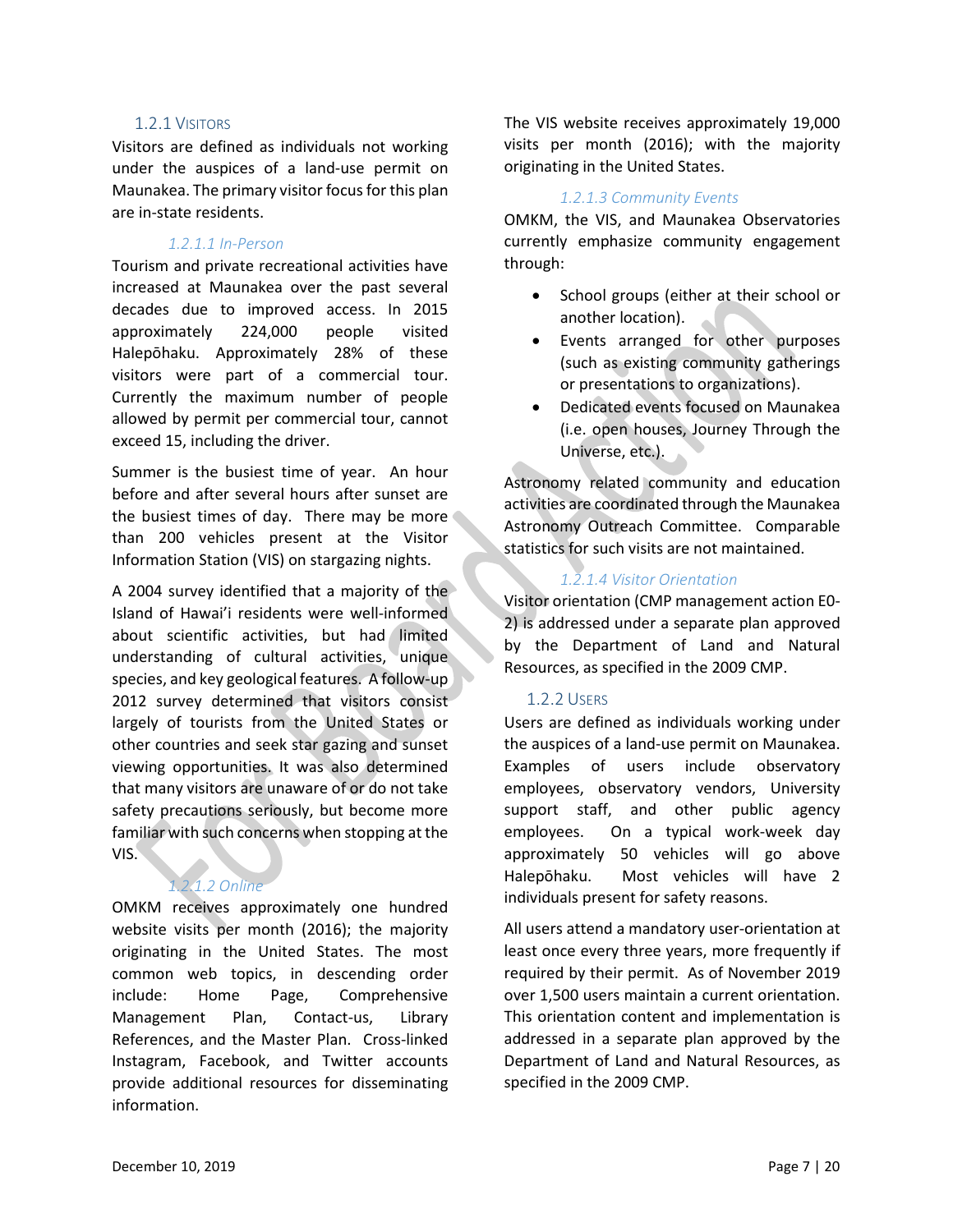### <span id="page-7-1"></span><span id="page-7-0"></span>1.3 EXISTING CONDITIONS

#### 1.3.1 OMKM

OMKM does not have a physical facility for visitors. OMKM's website serves as a central resource for information on Maunakea management, resources, and scientific activities other than astronomy. OMKM produces hardcopy and electronic newsletters that provide regular updates about management activities, ongoing research, planning efforts, and other information related to Maunakea.

OMKM Rangers assist with management on the mountain, focusing on protecting resources and ensuring public safety. In addition, they monitor and communicate concerns regarding the Department of Land and Natural Resources' Mauna Kea Ice Age Natural Area Reserve (NAR) by reporting violations, picking up trash, photo documenting the water level of Lake Waiau, educating visitors and participating in search and rescue operations.

Informational brochures include two safety handouts ("Mauna Kea Hazards" and "Visiting Maunakea Safely and Responsibly"), a Heritage and Natural Resources Guide, resources poster, and a pamphlet on the purpose of the OMKM. Most of these have been developed over the past few years and are available online and at the VIS. Youth-focused outreach materials include activity books, trading cards, postcards, temporary tattoos, insect collections, natural history handouts, and coloring sheets.

# <span id="page-7-2"></span>1.3.2 VIS

The VIS opens at 9 am 365 days a year, with hours adjusted as needed based on operational concerns. There are telescopes available for public use. The VIS website provides directions to points of interest and information about facilities, health and safety, VIS programs, volunteer programs, hiking, tours, astronomy, and the natural and cultural resources of Maunakea.

The VIS provides both static and interactive educational resources, much of which focuses on the observatories. One of the most up-to-date and useful sources of information is the set of videos on safety, natural resources, cultural resources, and astronomy, some of which are available in Japanese. Cultural programs and evening stargazing presentations are presented by staff and volunteers.

# <span id="page-7-3"></span>1.3.3 ROADSIDE EXHIBITS

Health and safety signage is prominently featured on the approach to Halepōhaku, along the Summit Access Road, and at the VIS. Posted on the outside of the VIS is text-intensive information on:

- Winter hazards.
- General hazards related to altitude when traveling above Halepōhaku.
- A map with location information.
- Information about littering and not disturbing the landscape.

Other than at the VIS, there are no "interpretive" signs in the UH Management Areas. Signage identifying the boundary of the Mauna Kea Ice Age NAR is visible from the roadway.

# <span id="page-7-4"></span>1.3.4 TRAILS

There are no existing interpretive (educational) trail guides or signs.

# <span id="page-7-5"></span>1.3.5 OBSERVATORIES

The observatories have numerous outreach events typically pertaining to astronomy. One particular program associated with summit education is offered by the Maunakea Astronomy Outreach Committee (MKAOC) named the Kama'aina Observatory Experience (KOE). In this program, Hawai'i residents are invited to register for a free, hosted tour of two observatory facilities.

The W.M.Keck facility has a visitor gallery and viewing room for inside their dome.

Subaru offers a periodic tour of their observatory advertised on their website.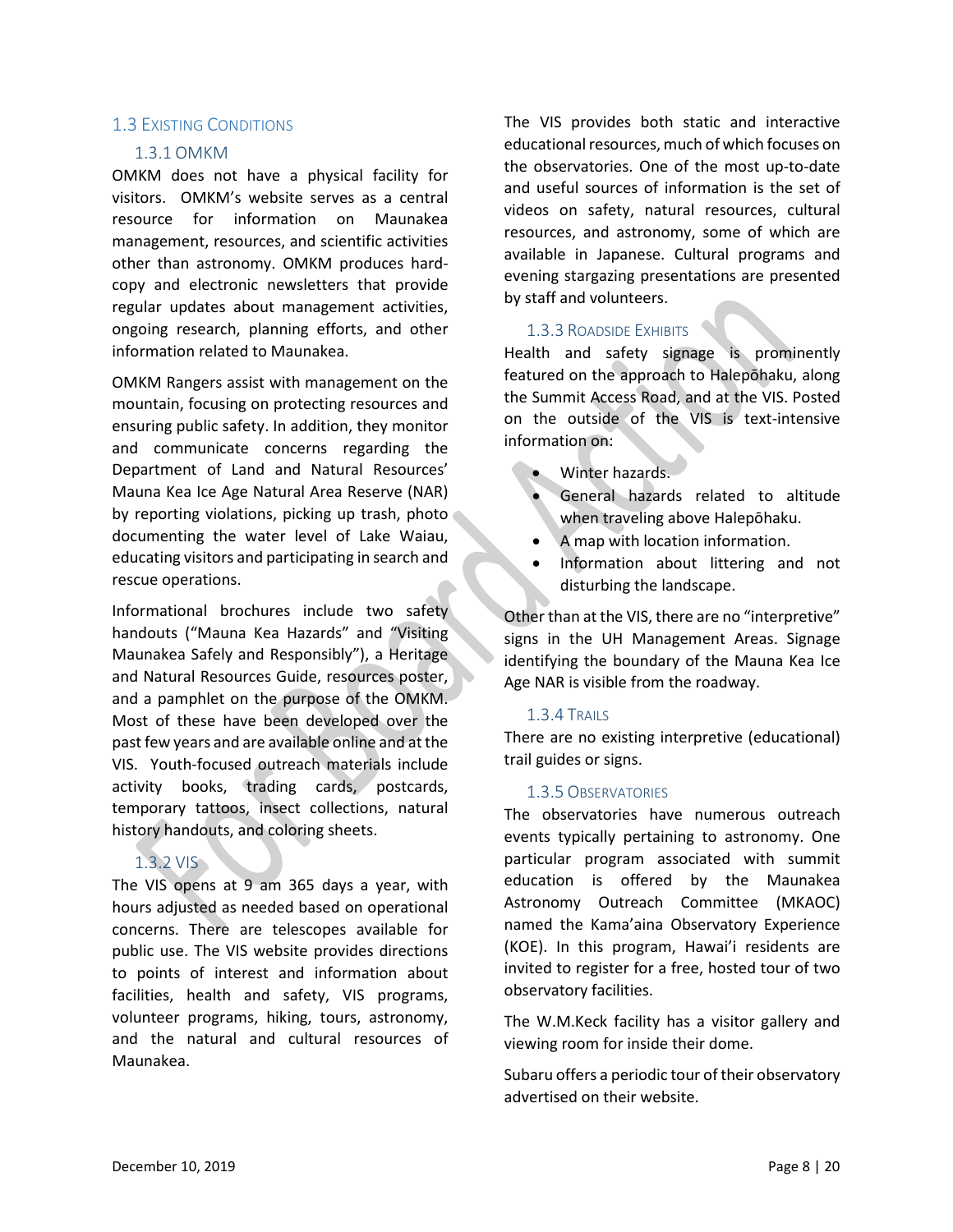# <span id="page-8-0"></span>2. VISITOR PROGRAMS

The following recommendations are designed to further define, support, and communicate: the cultural significance of Maunakea, the mission and purpose of OMKM, the significance of, and threats to resources, the scientific and exploration value of Maunakea. Implementation of these recommendations will help ensure that all visitors are well prepared and informed.

Interpretive themes represent a key to helping visitors gain an understanding of the significance of University of Hawaiʻi's managed lands on Maunakea and its resources. These themes, based on the Maunakea Comprehensive Management Plan and OMKM's mission, provide the foundation. The themes do not include everything that may be interpreted, but they do address those ideas that are critical to understanding and appreciating the mountain's importance. All interpretive efforts, through both personal and non-personal services, should relate to one or more of these themes. Similarly, each theme should be addressed by some part of any overall interpretive program. Effective interpretation is achieved when visitors are able to connect the concepts with the resources and derive something meaningful from their experience.

All programs should provide personal safety information and identify the potential hazards of visiting the mountain. This information should be available in all venues and included in any visitor orientation (including commercial tours, independent travelers, local visitors, and observatory workers).

Hawaiian and English languages may both be used for signs, pamphlets, videos and other material developed for the general public when practical. Other languages may be appropriate dependent upon visitor profiles and the method of information dissemination.

One approach to developing educational and outreach programs is outlined below. Detailed

examples for regular use will be added over time. These will be identified in Appendix A, which can be updated more frequently than the main plan and with review by Kahu Kū Mauna as warranted.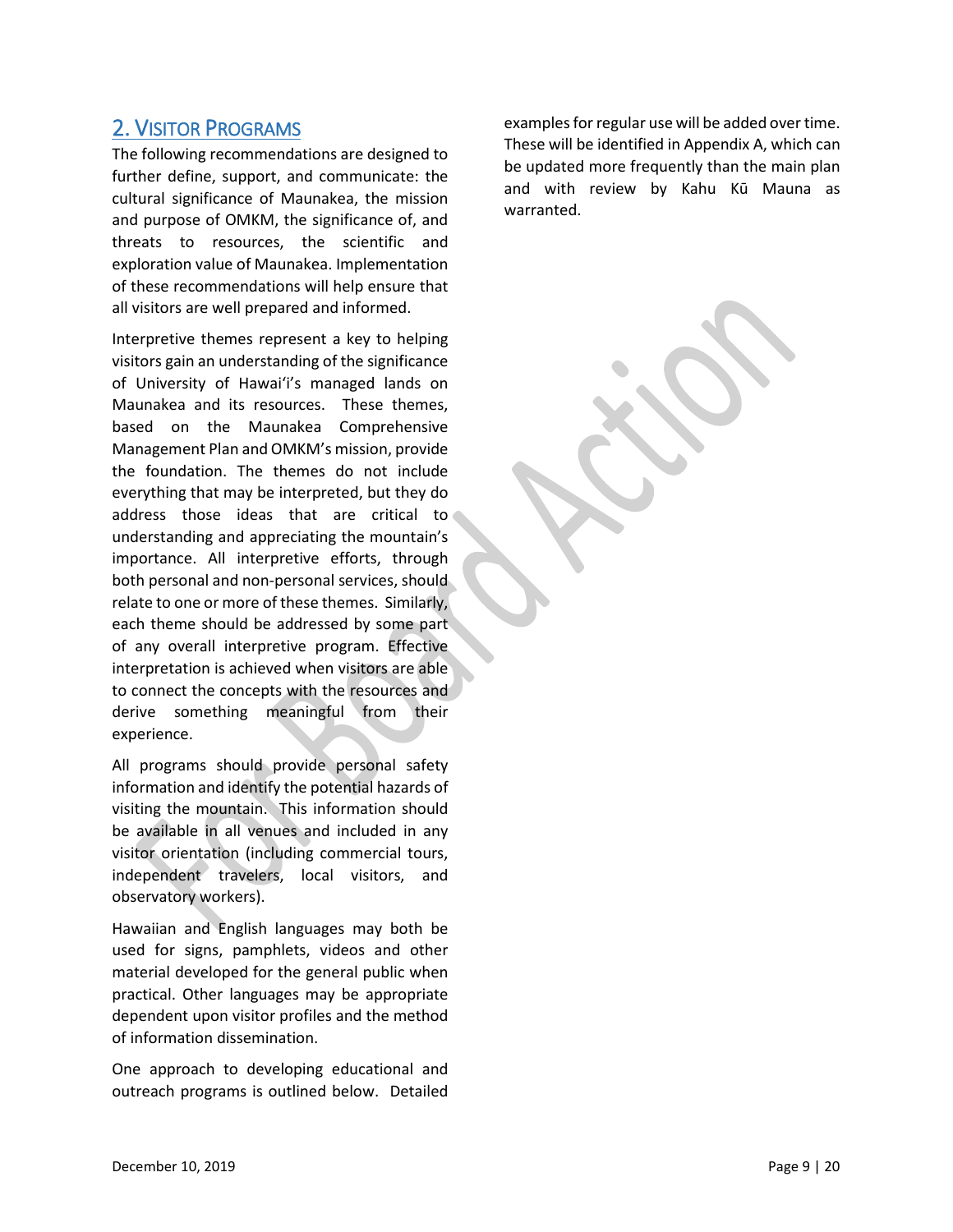## <span id="page-9-0"></span>2.[1](#page-9-3) AN EXAMPLE: MANA'O HO'OKO<sup>1</sup>

*To sustain a legacy of stewardship and exploration that is positive, respectful, and transformative for both Maunakea and those who share a connection to it.*

To achieve this legacy, experiences are framed with *manaʻo nui*, a concept or significant idea connected to the content of each experience. The topics, contents, or skills we aim to have each visitor experience through instruction and activities are referred to as *kumuhana haʻawina*.

#### *Kumuhana Ha'awina*

- A. *Hoʻokamaʻāina*, to orient Through authentic and inspiring experiences we orient our visitors and users to the unique heritage of Maunakea.
- B. *Hoʻomākaukau*, to prepare As stewards of our place and people, we prepare our visitors and users to conduct themselves in a manner that is safe and respectful.
- C. *Mālama*, to demonstrate care Visitors and users increase their connection to and appreciation for the land, sea, sky, and kanaka and demonstrates at least one way to mālama Maunakea.
- D. *Hoʻoilina*, to entrust We illuminate our commitment to mālama Maunakea by sustaining a legacy that honors one's relationships to land, sea and sky & past, present and future.

#### <span id="page-9-1"></span>2.1.1 HOʻOKAMAʻĀINA, TO ORIENT

Local and global visitors are introduced to the unique heritage of Maunakea. Interpretive themes under this goal may include:

• Natural History

Tropical Alpine Biota Stone Desert Climate

- Hydrology
- Historic Properties
- Cultural history
- Astronomy

#### <span id="page-9-2"></span>2.1.2 HOʻOMĀKAUKAU, TO PREPARE

Visitors learn to conduct themselves in a manner that is safe and respectful.

#### *Visiting Safely is Your Responsibility*

In the early days, native Hawaiian *moʻolelo*, stories, spoke to the remoteness and desolation of Maunakea's summit region. These stories and sayings instructed commoners that they may access the summit only for gathering purposes.

In modern times, Maunakea's extreme and highaltitude environment still poses many hazards, which we may now have more specific information about. Visitors should have a basic understanding of natural and human-related hazards, their expected conduct, and general preparedness to the area to minimize risk to self and others.

#### *Natural or Environment-related*

- Physiological effects due to low concentration of oxygen.
- Atmospheric conditions such as very dry air and cold temperatures.
- Low visibility with clouds or inclement weather.

#### *Human-related & Built Environment*

- Vehicular problems due to altitude, steep terrain, severe switchbacks and loose, uneven surfaces.
- Communication is limited by topography.

have a deeper or hidden (kauna) meaning that differs from apparent meaning.

<span id="page-9-3"></span> $<sup>1</sup>$  It is important to note that Hawaiian terms</sup> and phrases can have different meanings depending on context and use. They may also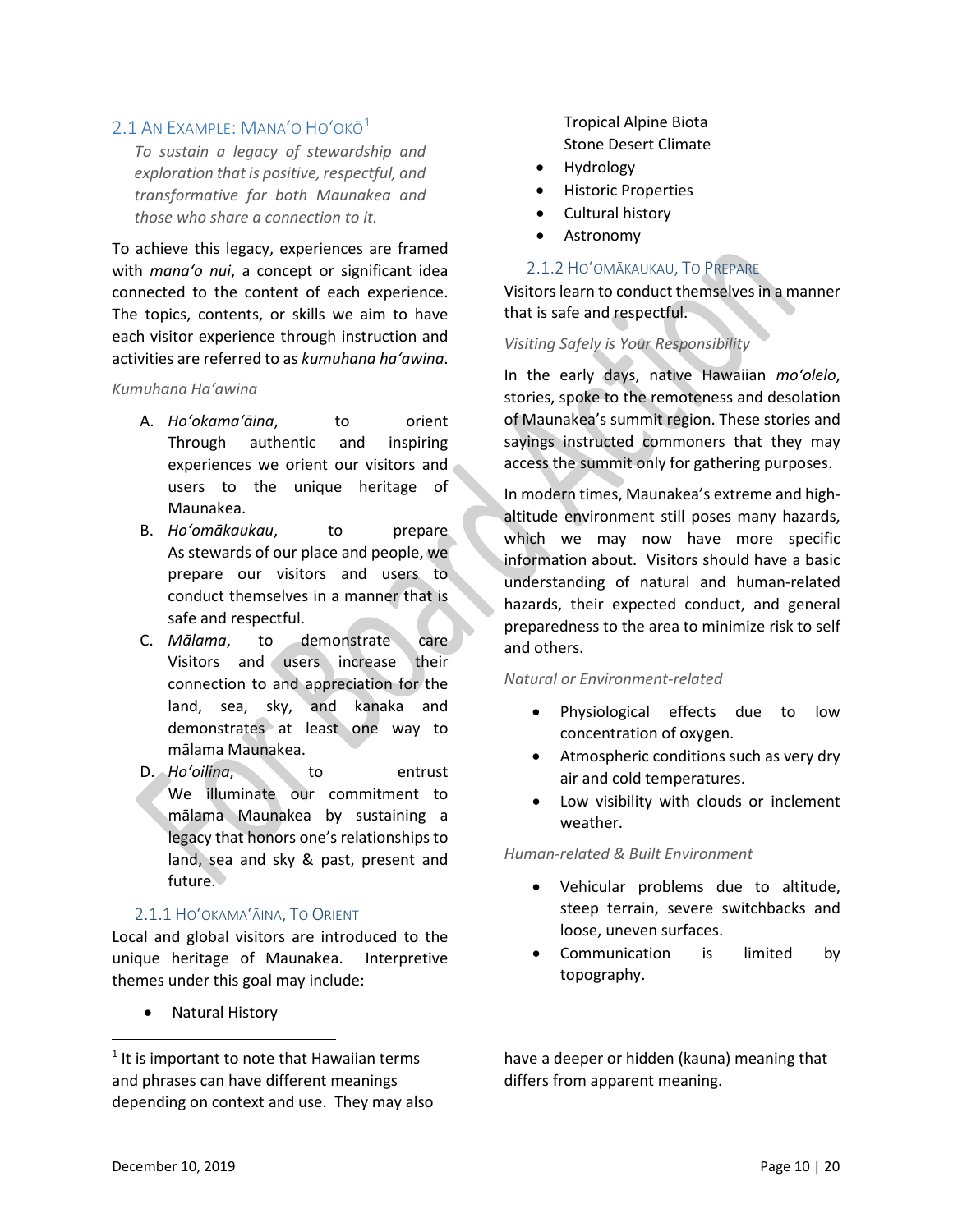- Other mountain users and cultural and language differences.
- Remote location.
- Cultural and natural resource considerations of staying in appropriate areas promote safe behaviors.
- If you need help, consider your location and the quickest avenue for assistance.

## <span id="page-10-0"></span>2.1.3 MĀLAMA, TO CARE

Stewards and visitors alike learn to appreciate their respective roles as "caretaker" and "guest".

#### *Stewardship of the Land*

Day-to-day activity is guided by the 2009 CMP (and sub-plans of Cultural Resource Management, Natural Resource Management, Public Access, and Decommissioning) along with oversight by the volunteer community members serving on the Maunakea Management Board and Kahu Kū Mauna Council (native Hawaiian cultural advisors).

Community engagement opportunities include volunteer opportunities assist with invasive species control, restoration program activities, (student and faculty) research, and continued dissemination of information. Ongoing traditional native Hawaiian cultural practices represent yet another venue to participate in stewardship of Maunakea.

#### <span id="page-10-1"></span>2.1.4 HOʻOILINA, TO ENTRUST

We sustain a legacy of stewardship.

Visitors and users alike consider principles of stewardship both when present on Maunakea and when elsewhere. They:

- Recognize that places like Maunakea deserve to be treated with respect, honor, and reverence.
- Appreciate the opportunity to visit such a special place.
- Leave the land, flora, and fauna as they found it.
- Recognize that in many special places, visits should be thought of in a host -toguest context.
- Follow applicable laws.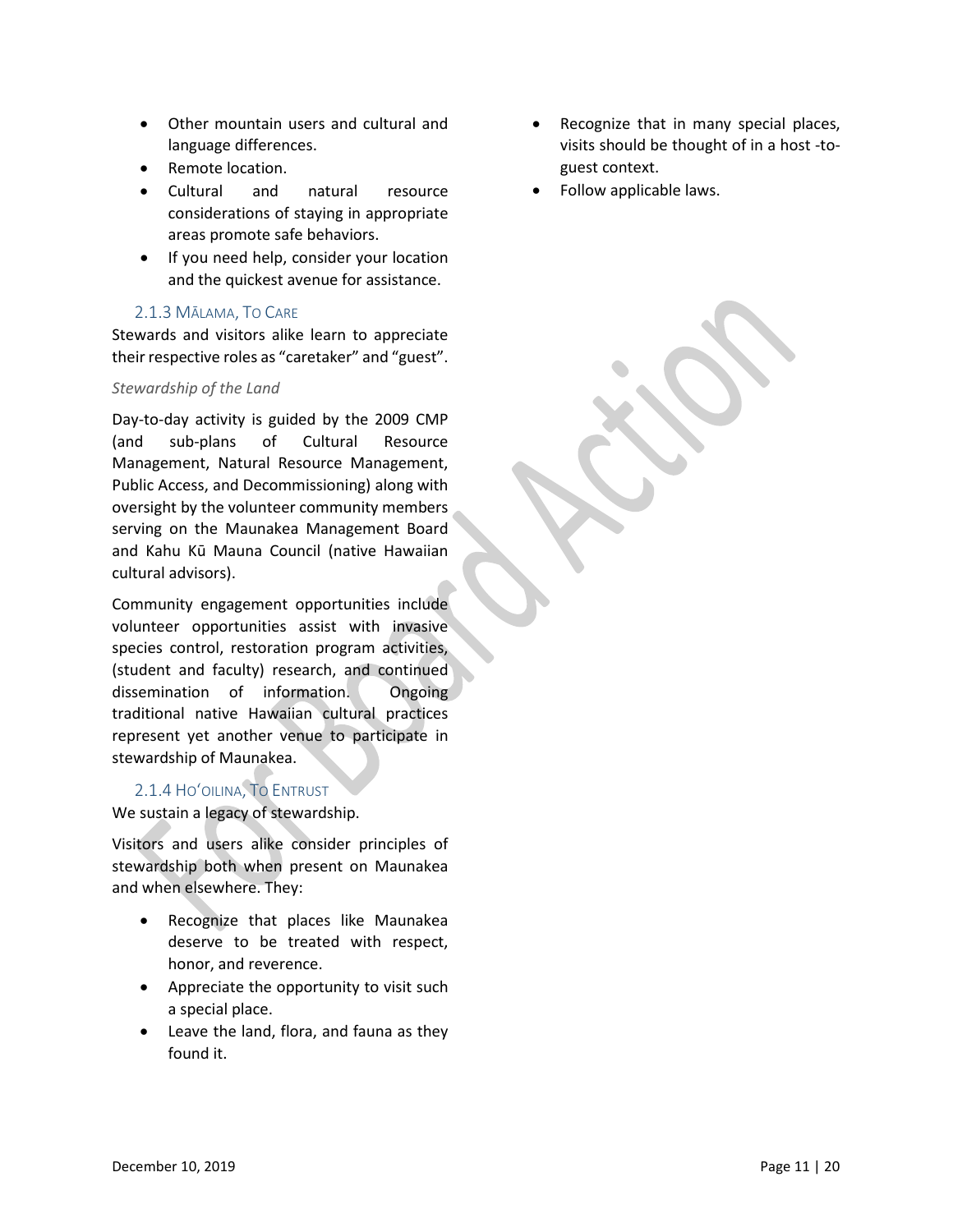# <span id="page-11-0"></span>2.2 VISITOR INFORMATION STATION

The VIS is located on Maunakea at Halepōhaku and is open every day of the year. At the 2,800 meter level, it provides temporary shelter along with educational, health, and safety information about Maunakea.

The mission of the Maunakea VIS is:

- To generate awareness of the cultural, environmental and scientific significance of Maunakea.
- To welcome with aloha and inform visitors on how to visit the mountain safely with minimal impact to the cultural and natural landscape and with respect for Native Hawaiian culture in which this mountain possesses the deepest significance.
- To provide an experience for viewing the night skies over Maunakea and provide an understanding why it is a unique location for astronomy.
- To exemplify mālama ʻaina by demonstrating the upkeep and protection of the lands around Halepōhaku.

A committee has been established that includes representatives of cultural, resource, land management, astronomy, and VIS management. This committee would advise on all aspects of VIS activities and staffing requirements. This committee should be led by the VIS manager who both coordinates the committee's efforts and implements recommendations.

#### <span id="page-11-1"></span>2.2.1 INDOORS

The interior of the VIS should:

- Focus on a balanced presentation (in quantity, space, time, etc.) of the interpretive themes along with opportunities for staff-visitor interaction.
- Provide information about current or upcoming events related to Maunakea and its management, and provide

adequate space for any mandated programs (i.e. a visitor orientation).

• Address personal services needs identified below.

This focus must encompass both resident and non-resident needs while considering types of displays, flow of visitors within the building, staffing needs, and opportunity for visitor feedback.

Sale of goods, including food, should only occur inside the VIS.

#### <span id="page-11-2"></span>2.2.2 OUTDOORS

Areas outdoors at the VIS should provide:

- Sufficient resources for independent travelers taking a brief break (restroom, driving, etc.).
- An opportunity to acclimate prior to travel to higher elevations.
- Opportunities for all visitors to learn about safety considerations on Maunakea.
- Stargazing / astronomy opportunities.
- Cultural and natural resource overviews accessible to visitors at all hours.
- Address personal services needs identified below.

Information kiosks should contain panels that can be changed and include an area containing information on regulations, safety information, etc. as needed. Tacked-up regulations on paper/posters often lack professionalism and should be avoided.

Stargazing is administered to provide an experience for viewing the day and night skies over Maunakea and provide an understanding why it is a unique location for astronomy.

A trail sign-in for the Humuʻula trail (from Halepōhaku to the summit through the Mauna Kea Ice Age Natural Area Reserve [NAR]) should be available. Additional coordination with NAR and Forest Reserve staff to see if a sign at the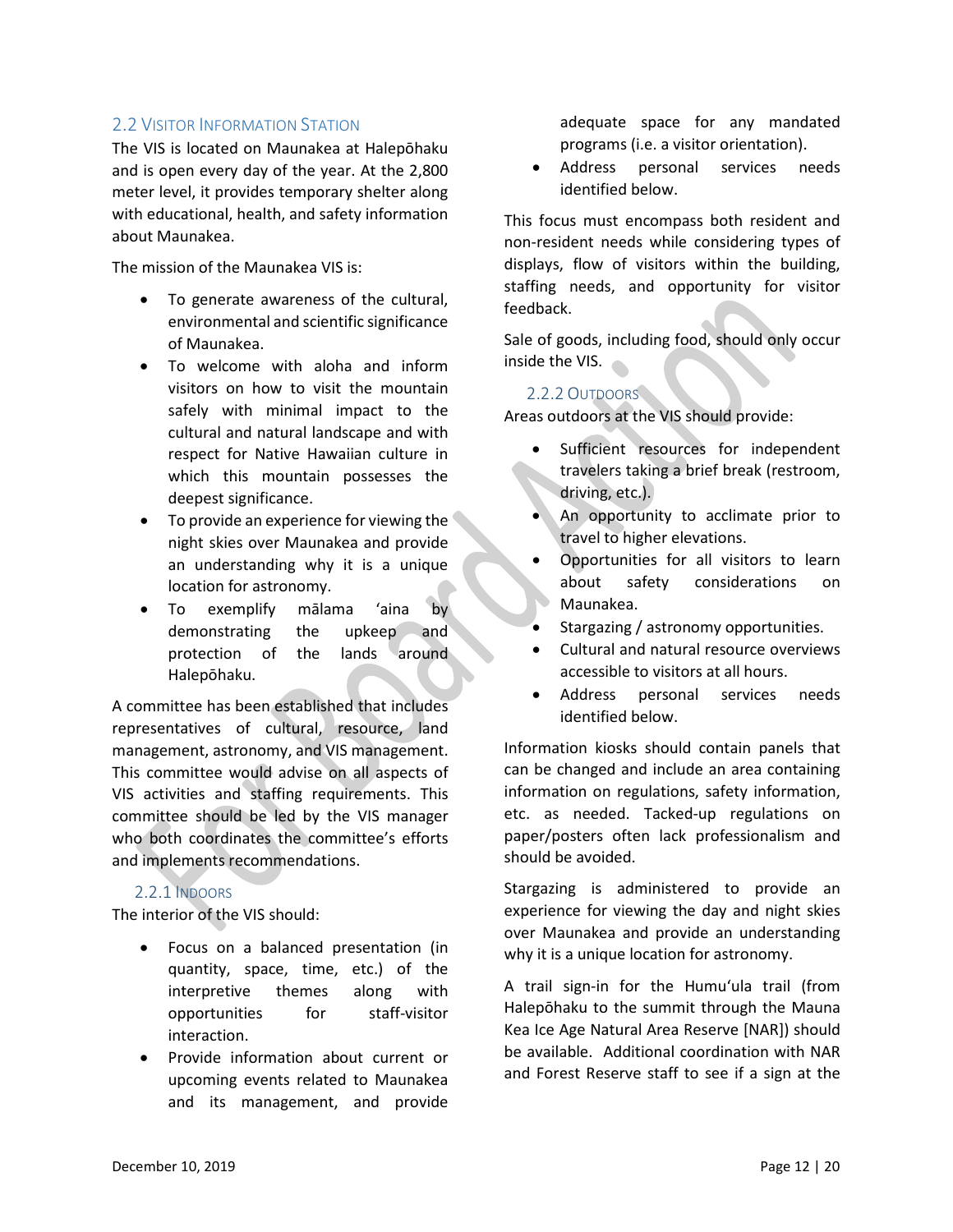actual trail-head notifying hikers that there is a sign-in at the VIS should be conducted.

Any signs also must be consistent with the Maunakea Sign Plan (2016).

#### <span id="page-12-0"></span>2.3 PERSONAL SERVICES PROGRAMS

Even with the non-personal interpretive media as identified in this plan, there is no substitute for staff to communicate resource values and management policies. Uniformed presence can also deter adverse impacts or inappropriate behaviors in regard to structures and resources. They also can improve visitor safety.

Given the high visitation at the VIS and summit, public-contact interpretation is one of the most effective interpretive tools to achieve the goals of this Interpretive Plan. Maunakea Rangers focus on resource protection and visitor safety for all individuals on Maunakea. VIS staff serve as interpreters to both reinforce the Ranger's message as well as help visitors learn about a place that is important to us all.

The following interpretive ideas are suggested to achieve the goals in this plan.

• Informal (Roving) Interpretation – provide a personal opportunity to provide interpretation to visitors oneon-one. Roving interpretation is done informally without a structured program. The role of the interpreter is to engage visitors in conversations while walking throughout the site, with the goal of making visitor contacts and assisting visitors with information or other needs. Roving interpreters increase opportunities to orient, inform and educate unit visitors. The interpreters develop positive rapport with visitors, disperse visitors, deter adverse behavior, and promote the land management mission. The interpreter can also provide important safety information. The contact can also be used as an opportunity to discuss

management issues and agency policy in an interpretive context.

- Conducted Interpretive Programs enhance the information and roving efforts and provide more in-depth education on significant cultural and natural resources, land ethics, management concerns and policies, and the agency mission and philosophy. Conducted programs should include regularly scheduled mix of: cultural resource, natural resource, and scientific (esp. astronomy) opportunities. Such programs conducted by an interpreter should:
	- o Include the themes addressed herein.
	- o Go into more detail than the exhibits.
	- Relate to resource management issues and goals.
	- o Be a mix of regularly scheduled (daily) and special events (weekly or monthly) opportunities across the spectrum of themes.
- Guided Tours/Walks These are specifically developed programs conducted by an interpreter. Commercial tour providers and Maunakea Observatories both already provide guided tours that include stops at the VIS. Notice of such opportunities should be available at the VIS and other locations. If a 'nature trail' or similar is ever developed in the area, guided walks by VIS staff should be established (consistent with resources and permitting requirements) along with opportunities for self-guided tours.

Off–the-mountain education and outreach venues include online, ʻImiloa, community and schools venues, Hawai'i Island Visitor Bureau and should provide similar public information.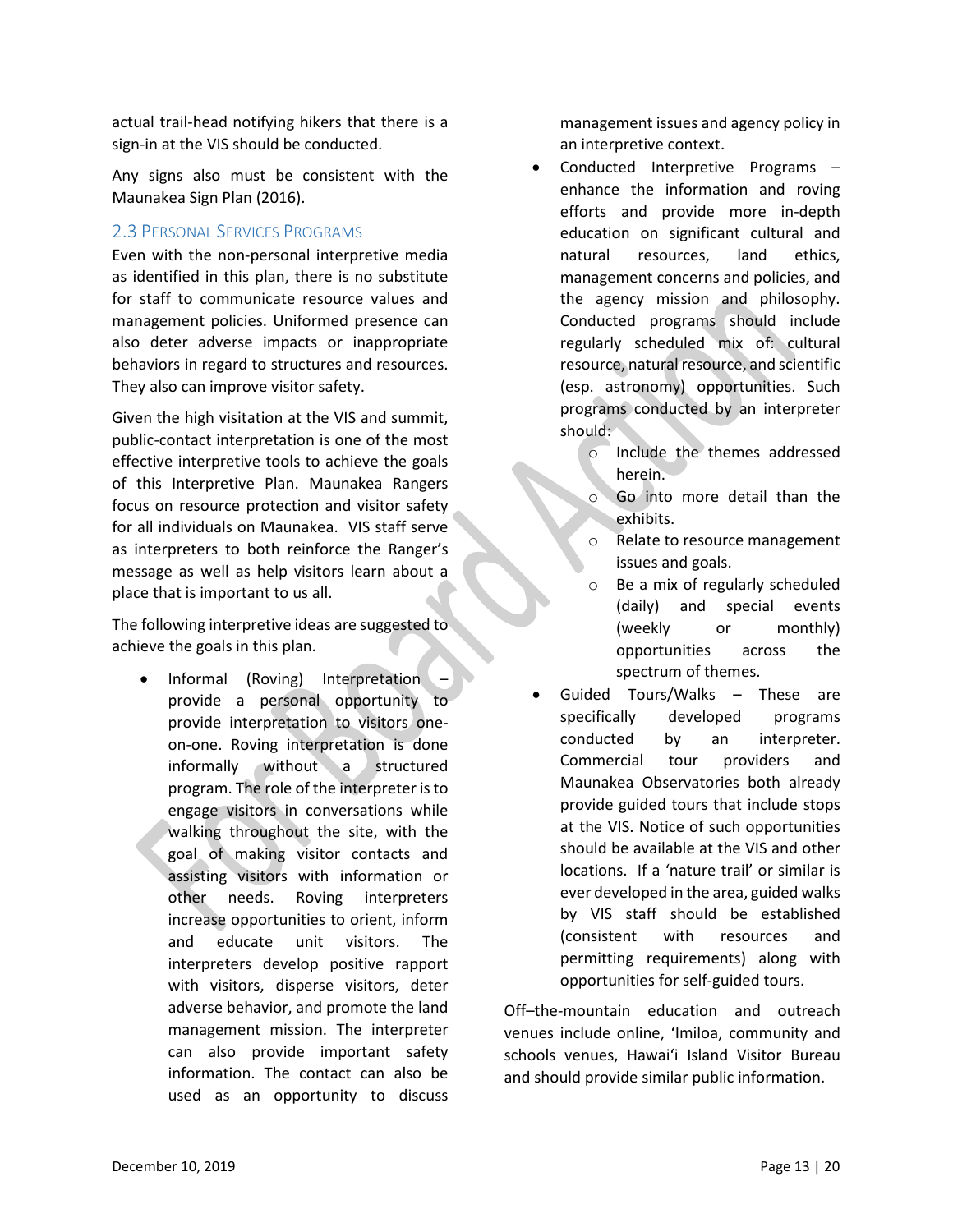#### <span id="page-13-0"></span>2.3.1 CULTURAL ENGAGEMENT

Cultural engagement includes how we a) reach diverse cultural groups and b) communicate Native Hawaiian considerations. Engagement can be accomplished through:

- Holding talk-story sessions.
- Soliciting additional information regarding traditional activities and uses.
- Promoting transmission of cultural practices to the next generation.
- Working closely with Kahu Kū Mauna Council to strengthen community relations
- Creating policies and rules with meaningful community input to ensure that Maunakea is accessible and safe for all.

Principles of engagement and consultation principles of stewardship originally identified in the 2009 CMP, and exemplified in Education and Outreach management action EO-7 include:

- Mākia (Purposeful)—listen, discuss, understand, and identify appropriate management strategies.
- Mahalo (Respectful) —importance of "asking for permission".
- Ha'aha'a (Humility)—"listening" with attention, respect and compassion.
- Hilina'i (Trust)—truthful, open, and honest even if it means that not everyone's viewpoint or recommendation would be incorporated
- No'ono'o (Thoughtful)—best reflects the spirit and interests of the community.
- Pono (Consistency)—actions are consistent with contents of the plan to strengthen relationships formed during the process.
- Ho'omau (Continuity)—relationships must be continually fostered and maintained to sustain the resources.

• Kuleana (Responsibility)—work in partnership to manage the resources that may be sustained for future generations.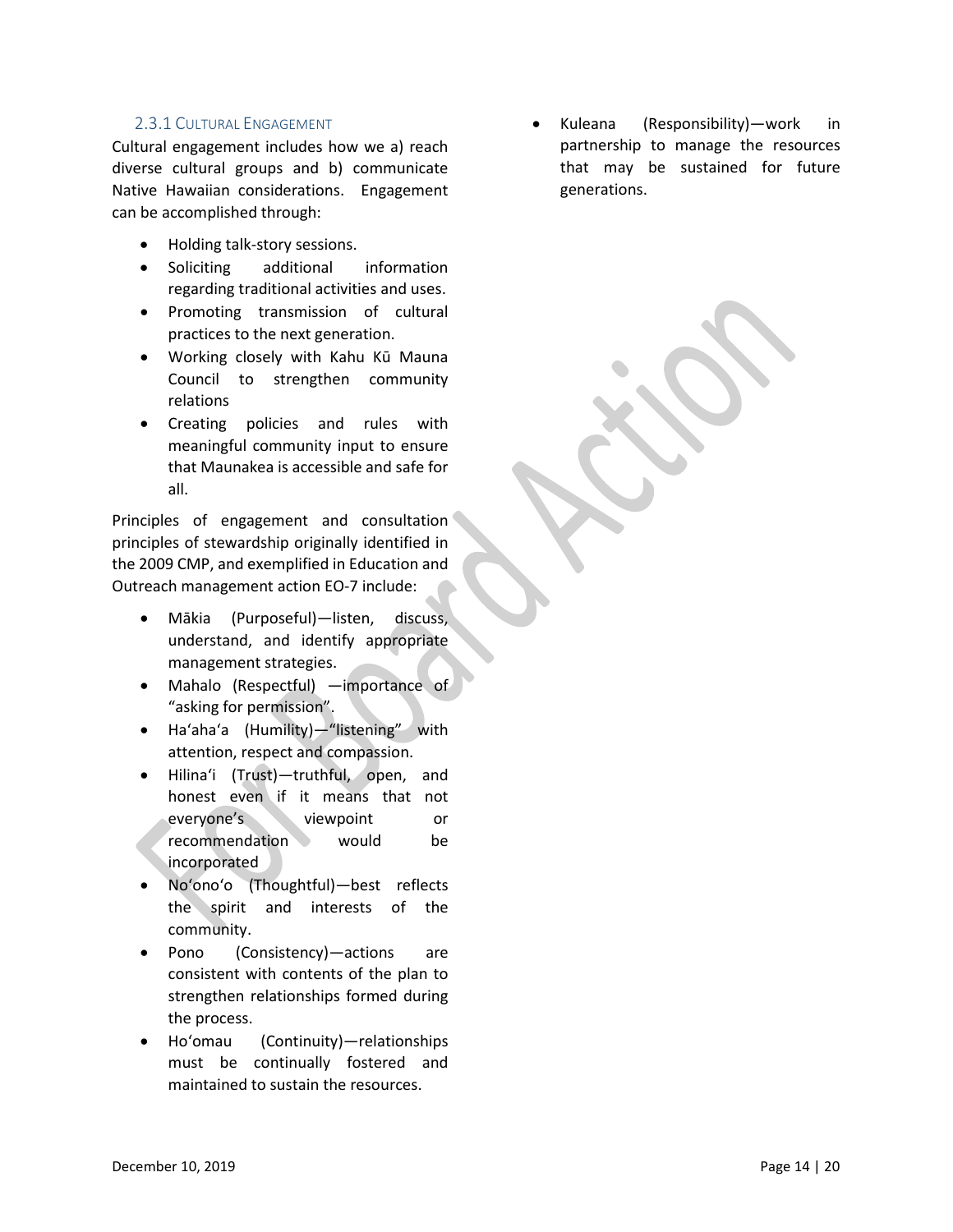### <span id="page-14-0"></span>2.3.2 SCHOOL & COMMUNITY OUTREACH

School and Community outreach needs to address all facets of the community, balanced in the same sense as the interpretive themes across community interests.

- Outreach and partnerships with schools, including curriculum integration across all interpretive themes.
- Community participation in management and with volunteer opportunities.
- Informational and educational sessions.
- Advertise openings on advisory groups and committees.
- "Artist in Residence" program or art festivals – opportunities for the public to communicate what they find to be significant, important, special, etc. about Maunakea through venues and means accessible to everyone and can occur both on Maunakea and at other sites such as the ʻImiloa Astronomy Center.

As OMKM and others learn more about the mountain (natural history, climate, archaeology, astronomy, etc.), ensuring these insights are communicated to the public is essential.

When working with the community, ensure that outreach is consistent with the principles identified in the Comprehensive Management Plan, such as ensuring diverse community representation including:

- Local civic organizations.
- Environmental groups.
- Local experts in natural and cultural resources.
- Families with lineal and cultural connections to Maunakea.
- Kūpuna.
- Cultural practitioners.
- Office of Hawaiian Affairs.
- Other Native Hawaiian groups.

When appropriate, work with the University of Hawai'i at Hilo and with any Legacy Lands

stewardship programs. Also consider working with the College of Education or other entities on developing (or augmenting existing) science curriculum revolving around Maunakea.

#### <span id="page-14-1"></span>2.3.3 PARTNERSHIP OPPORTUNITIES

Numerous partnership opportunities exist to expand the impact of the visitor goals and interpretive themes. These include:

- Museums.
- Neighboring and other land managers and science groups.
- Business organizations.
- Native Hawaiian Organizations.
- Chambers of Commerce.

# <span id="page-14-2"></span>2.4 SIGNS AND WAYSIDE EXHIBITS

Wayside exhibits are needed to communicate information about resources. A balanced approach is needed to limit the proliferation of signs. Any signs also must be consistent with the Maunakea Sign Plan (2016), which provides additional detail on recommended signs on Maunakea, including those addressing education and outreach.

Example Signs

- Interpretive signs including trail markers for primary trails.
- Halepōhaku area: flora, fauna, and cultural practices.
- Along Road, especially parking lots: cultural and natural resources.
- Astronomy Precinct: observatories.
- Astronomy Precinct: cultural practices.

#### <span id="page-14-3"></span>2.4.1 HISTORIC SITES

Kahu Kū Mauna Council has expressed concern regarding signs that direct visitors to cultural or historic sites. Rather, wayside exhibits that inform visitors about native Hawaiian culture and historic sites and their significance are appropriate. In addition Hawai'i Revised Statutes §6E-5.5, (b), (7) identifies that the Hawaii Historic Places Review Board shall develop policies on signage in historic districts and these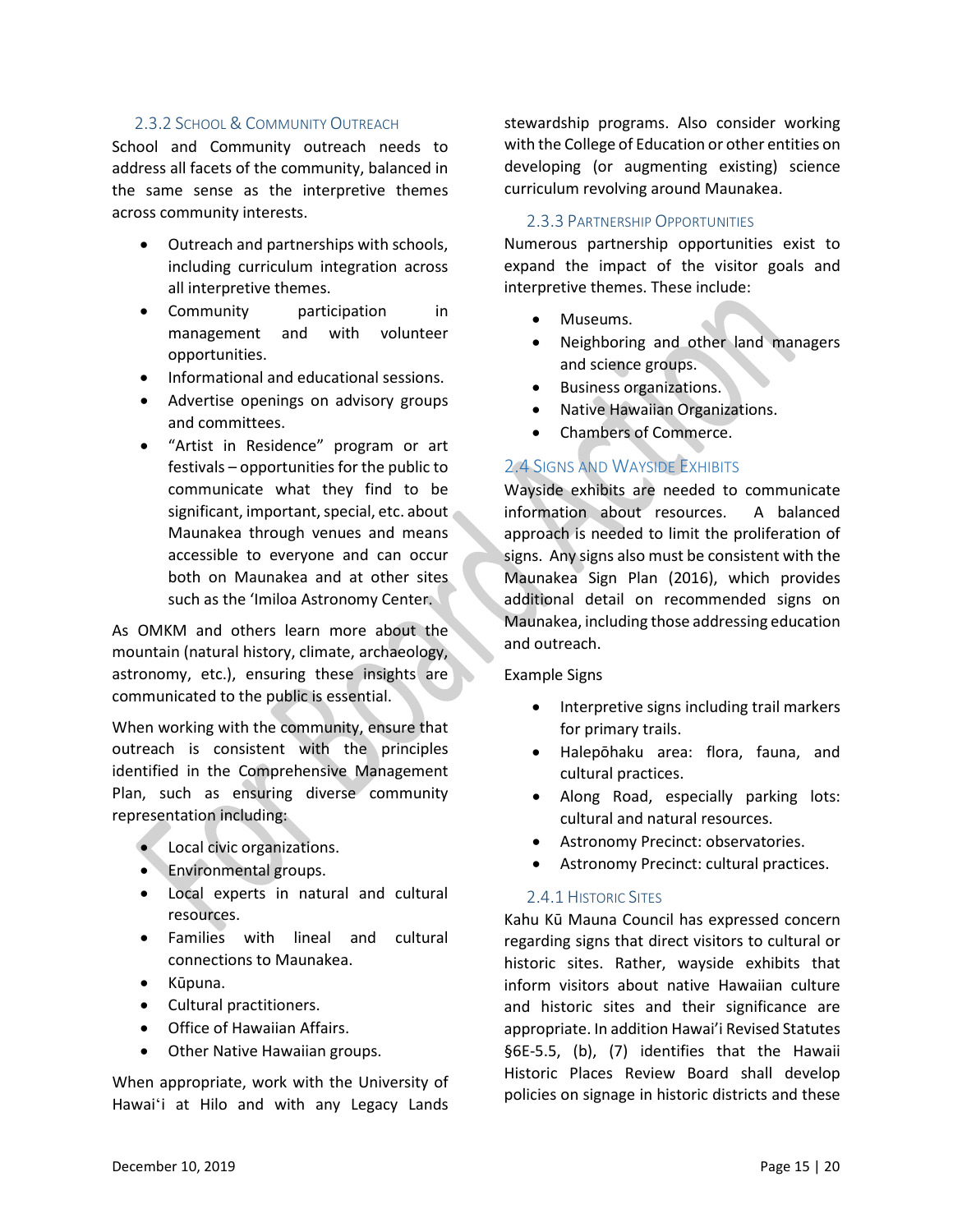policies would generally be applicable to any signs in the Maunakea Science Reserve.

#### <span id="page-15-0"></span>2.4.1 DI NR LANDS

Since the boundaries between the lands leased and managed by the University of Hawaii and surrounding lands of the Natural Area Reserve (NAR) and the Forest Reserve are not marked; consistency among neighbors and supporting education and outreach of adjacent land managers is essential.

#### <span id="page-15-1"></span>2.5 PUBLICATIONS

A succinct suite of brochures addressing management, heritage, resources, safety, and other issues should be freely available in paper and digital formats. Periodic newsletter(s), social media postings, and should address the full scope of interpretive themes.

Publications, in the broadest sense, should also include content that adheres to the following principles.

• (OMKM and the VIS) websites should be updated regularly, communicate consistent messages as appropriate, and be streamlined or coordinated to

j

simplify user access that might be found on either site.

- Websites should contain video or printable versions of brochures, entrance requirements, newsletters, public announcements, rules and regulations, etc.
- Podcasts, web-casts, blogs, or other media could be periodically added to highlight Maunakea's unique resources and stewardship, educational, visitor, and other opportunities.

# <span id="page-15-2"></span>2.6 LIBRARY & COLLECTIONS

The OMKM maintained library should maintain its physical home as well as provide digital access to the extent allowed by law. The scope of collection should include bibliographic information from books, planning documents, environmental impact statements, and journal articles. Any new information on Native Hawaiian culture will be directed to the University's Hawaiian library collection.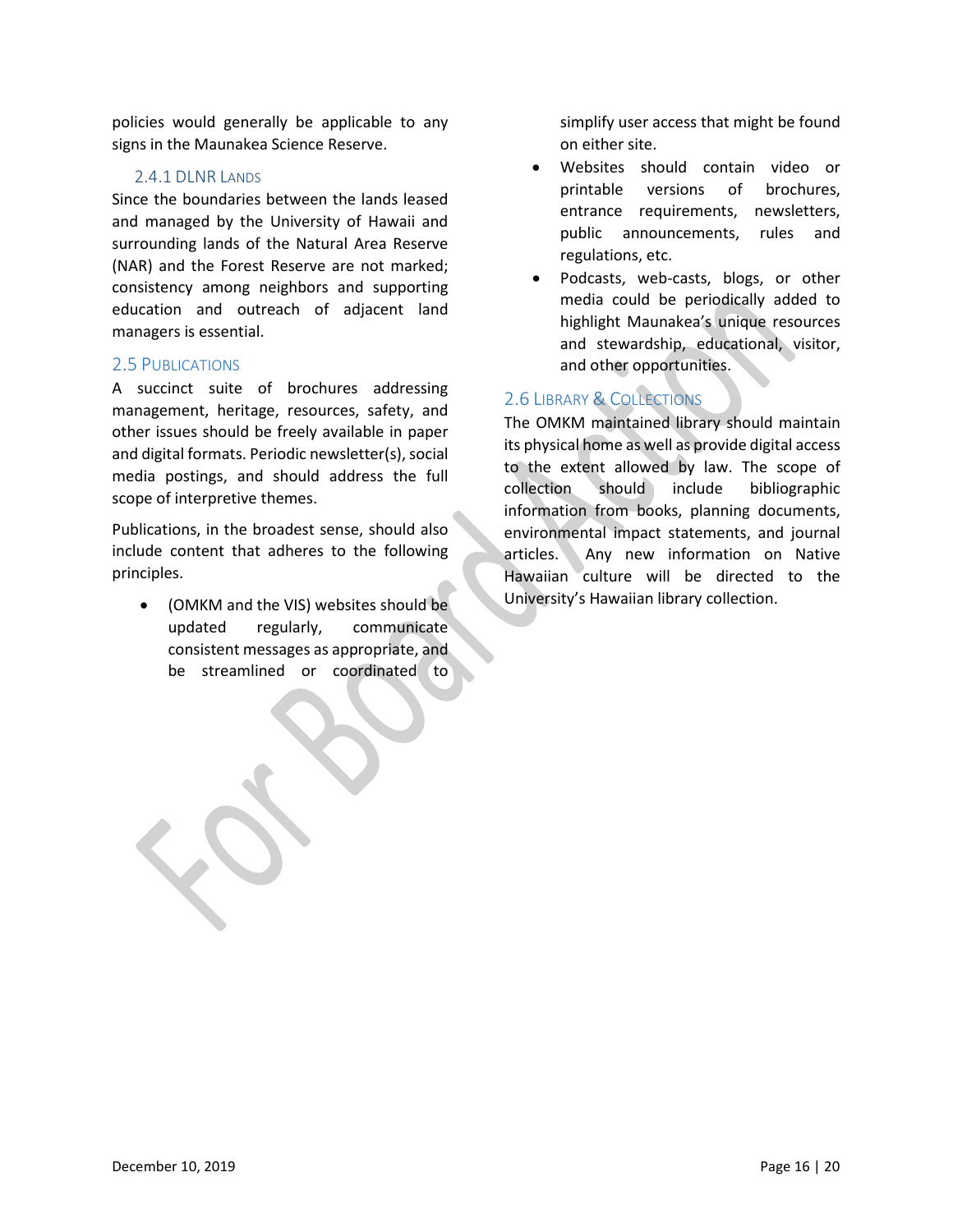# <span id="page-16-0"></span>3. IMPLEMENTATION

# <span id="page-16-1"></span>3.1 RESEARCH NEEDS

Information and knowledge gaps that, if filled, will facilitate implementation of this plan. Such research needs include:

- Studies or surveys that identify visitor demographics (age, gender, resident/non-resident, visit purpose, language(s) spoken, destination(s) on Maunakea, also visit ʻImiloa, etc.).
- Identify carrying capacity of visitors at Halepōhaku, along the road, and at the summit.
- Improved regular data collection and regular reporting on visitors across facilities for example, (VIS, and Observatories) and at events. Results should be publicly available, i.e. on a website.

## <span id="page-16-2"></span>3.2 PLANNING & PERMITTING NEEDS

Planning needs could include plans needing to be written, permits required, as well as routine (as opposed to research) data available for plan preparation.

- Identify legal impediments to implementing the recommendations identified herein. For example, can the VIS as currently structured sell items such as a poster or trading cards created by UH staff, or is a non-profit partner needed?
- Additional VIS planning for both improved (including potentially larger) facilities and exhibits, staff training, etc.
- Determine the priority of implementation. For example, should any recommendation that improves safety on the mountain be enacted first.
- Ascertain which, if any recommendations need to be synthesized into the Comprehensive Management Plan or any of the subplans.

• Scope of Sales: a policy needs to be drafted by the VIS staff with guidance from a committee.

#### <span id="page-16-3"></span>3.3 CHRONOLOGICAL CONSIDERATIONS

A logical progression to implement this plan follows.

- 1. Prioritize Recommendations.
- 2. Legal research regarding any recommendations.
- 3. Form any committees or groups to facilitate implementation.
- 4. Determine which recommendations need to be included in the Comprehensive Management Plan and prepare to integrate these recommendations into the Comprehensive Management Plan during the update.

Implementation of this strategy needs to be coordinated with the partners identified herein. Many of the tasks identified will require simultaneous leadership from each of the partners.

#### <span id="page-16-4"></span>3.4 STAFFING CONSIDERATIONS

A single individual should be assigned responsibility for coordinating and communicating implementation of this strategy.

An Interpretive Resource Manual, if prepared, would lay the foundation for conducting and evaluating all public contact activities. Such a manual is not intended to limit creativity; rather its purpose is to ensure consistent, high quality visitor services, accurate resource information, and Agency messages. New staff will have a framework upon which to build and individualize their interpretive programs while maintaining accuracy and consistency in message, information, and resource information. The interpretive portions of the VIS manual could be adapted to this purpose and shared. (Interpretive) Contents should include: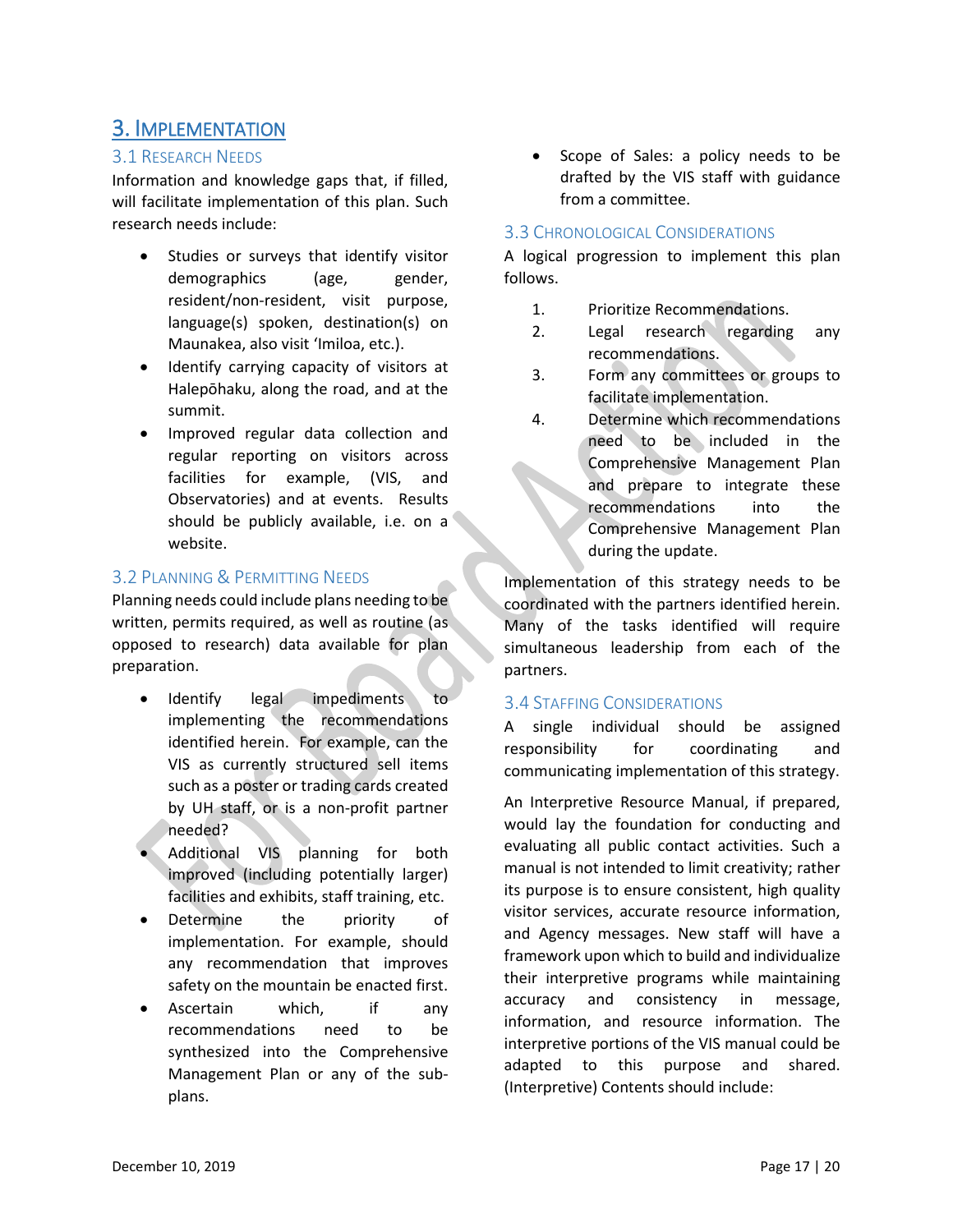- Narrative research supporting all interpretive themes.
- Standard operating procedures for visitor services and interpretive programs.
- Agency mission and management practices.

All staff that work with the public should have at least basic training in protected lands management focused on enhancing the quality of natural, cultural, and recreational experiences; as well as training or personal/familial experience in native Hawaiian traditions and culture (as identified in the Maunakea "Employee and Volunteer Training Plan"). Sources of such training include Eppley Institute for Parks & Public Lands - ProValens Learning

(http://provalenslearning.com/courses),

National Association for Interpretation (https://www.interpnet.com/), University of Hawaii at Hilo (https://hilo.hawaii.edu/), Hawaii Community College (https://hawaii.hawaii.edu/), and others. National Association for Interpretation Interpretive Guide Training or equivalent would benefit all full-time education and outreach staff. Details should be identified in the Maunakea Employee & Volunteer Training Plan (CMP Management Action OI-2, 2016).

Evaluation and monitoring should be conducted regularly to ensure the high quality visitor service indicative of the agency.

Potential staffing sources include:

- Volunteers.
- OMKM staff.
- Possible interpretive personnel: regular hires, interns, local teachers, college professors, volunteers, Student Conservation Association interns, college work-study students, concessionaire personnel, chamber of commerce members, club members, guest speakers, etc.

# <span id="page-17-0"></span>3.5 FUNDING

A dedicated, long-term, secure funding source is essential for sustained education and outreach activities. The interpretive program should strive to be partially self-sustaining. This will help ensure the survival of interpretation in lean budget years.

Current VIS funding models rely on Observatory contributions, commercial tour operators, and bookstore revenues to sustain staffing levels. Changes identified herein will both have financial cost as well as potential impacts to revenue that must be considered. In addition, any major facility upgrades and renovations are beyond the scope of such routine funding consideration.

OMKM funding is assumed to be in a long-term transition to receive a portion of sub-lease income once/if a new Master Lease is issued and could contribute to the goals of this plan.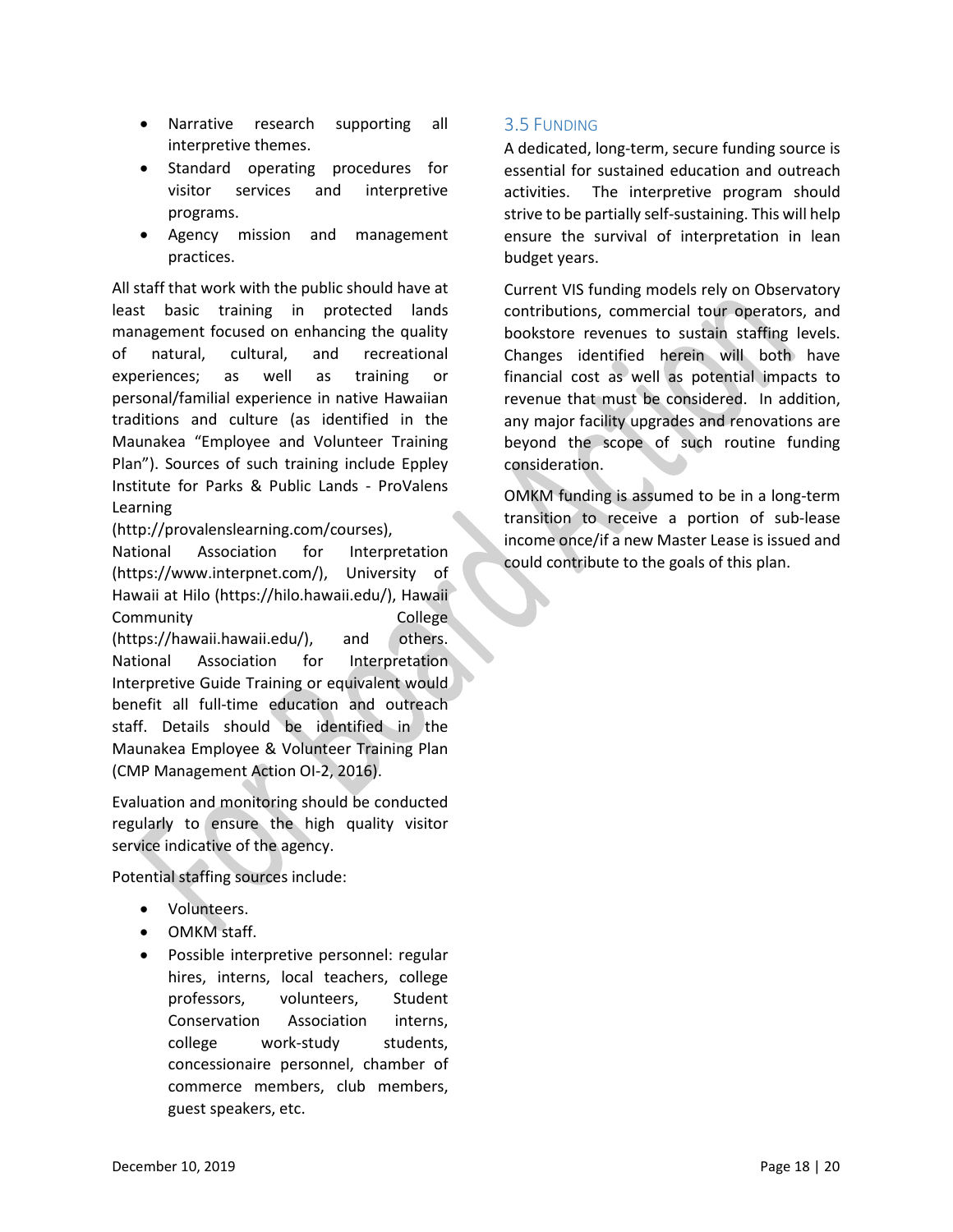# <span id="page-18-0"></span>4. BIBLIOGRAPHY

'Ahahui Mālama I Ka Lōkahi and the Kailua Hawaiian Civic Club. No Date. Nā Wahi Pana – Respecting Hawaiian Sacred Sites. 2 pgs.

Anonymous. No Date. Fort Yamhill State Heritage Area – Interpretive Master Plan. 51 pgs.

- BUCY Associates (Oregon State Parks). 2009. Interpretive Plan for Kam Wah Chung State Heritage Site. 66 pgs.
- California State Parks Interpretation and Education Division. 2013. Interpretation Planning Workbook. 272 pgs.
- Group 70 International. 1999. Mauna Kea Science Reserve Master Plan: final environmental impact statement. Master Plan. Honolulu, HI, Prepared for University of Hawaii. Vol.I, Vol.II.
- Juvik, S. P. and J. O. Juvik, Eds. 1998. Atlas of Hawaii. Honolulu, University of Hawai'i Press.
- Macdonald, G. A., A. T. Abbott, et al. 1983. Volcanoes in the sea: the geology of Hawaii. Honolulu, University of Hawaii Press.
- Maly, K. and Maly. O. 2005. *Mauna Kea—Ka Piko Kaulana O Ka ʻĀina (Mauna Kea—The Famous Summit of the Land)*: A Collection of Native Traditions, Historical Accounts, and Oral History Interviews for: Mauna Kea, the Lands of Kaʻohe, Humuʻula and the ʻĀina Mauna on the Island of Hawaiʻi. KPA Study HiMK67-OMKM (033005b).

[http://www.malamamaunakea.org/uploads/culture/CulturalDocuments/MalyK\\_2005\\_MaunaKe](http://www.malamamaunakea.org/uploads/culture/CulturalDocuments/MalyK_2005_MaunaKeaOralHistory_HiMK67_OMKM033005b_web.pdf) [aOralHistory\\_HiMK67\\_OMKM033005b\\_web.pdf](http://www.malamamaunakea.org/uploads/culture/CulturalDocuments/MalyK_2005_MaunaKeaOralHistory_HiMK67_OMKM033005b_web.pdf)

Maly, K. and Maly, O. 2006. *Appendix A: Mauna Kea—"Ka Piko Kaulana O Ka ʻĀina"*: A collection of Oral History Interviews Documenting Historical Accounts and Recollections of Mauna Kea and the Mountain Lands of Hāmākua, Hilo and South Kohala, on the Island of Hawaiʻi. KPA Study HiMK67-OMKM (Appendix A 050606). [http://www.malamamaunakea.org/uploads/culture/CulturalDocuments/MalyK\\_2005\\_MaunaKe](http://www.malamamaunakea.org/uploads/culture/CulturalDocuments/MalyK_2005_MaunaKeaOralHistory_HiMK67_AppAOH050606a.pdf) [aOralHistory\\_HiMK67\\_AppAOH050606a.pdf](http://www.malamamaunakea.org/uploads/culture/CulturalDocuments/MalyK_2005_MaunaKeaOralHistory_HiMK67_AppAOH050606a.pdf)

National Association for Interpretation. 2009. Standards and Practices for Interpretive Planning. 17pg.

- National Park Service. 1994. Mauna Kea, U.S. Department of the Interior, National Park Service, National Natural Landmarks Program: 36 p.
- National Park Service. 2003. Long-Range Interpretive Plan Haleakalā National Park. 173 pgs.

National Park Service. 2009. Cabrillo National Monument – Long-Range Interpretive Plan. 58pgs.

- National Park Service. 2009. Wayside Exhibits A Guide to Developing Outdoor Interpretive Exhibits. 84 pgs.
- National Park Service. 2010. John Day Fossil Beds National Monument Long-Range Interpretive Plan. 2017 pgs.
- Okinaka, Alton M. "Results From a Survey Managing Access to the Mauna Kea Scientific Reserve." 29 July 2004, 8 pgs.
- Okinaka, Alton M. "Mauna Kea Visitor Summary Report." 30 Nov. 2012.